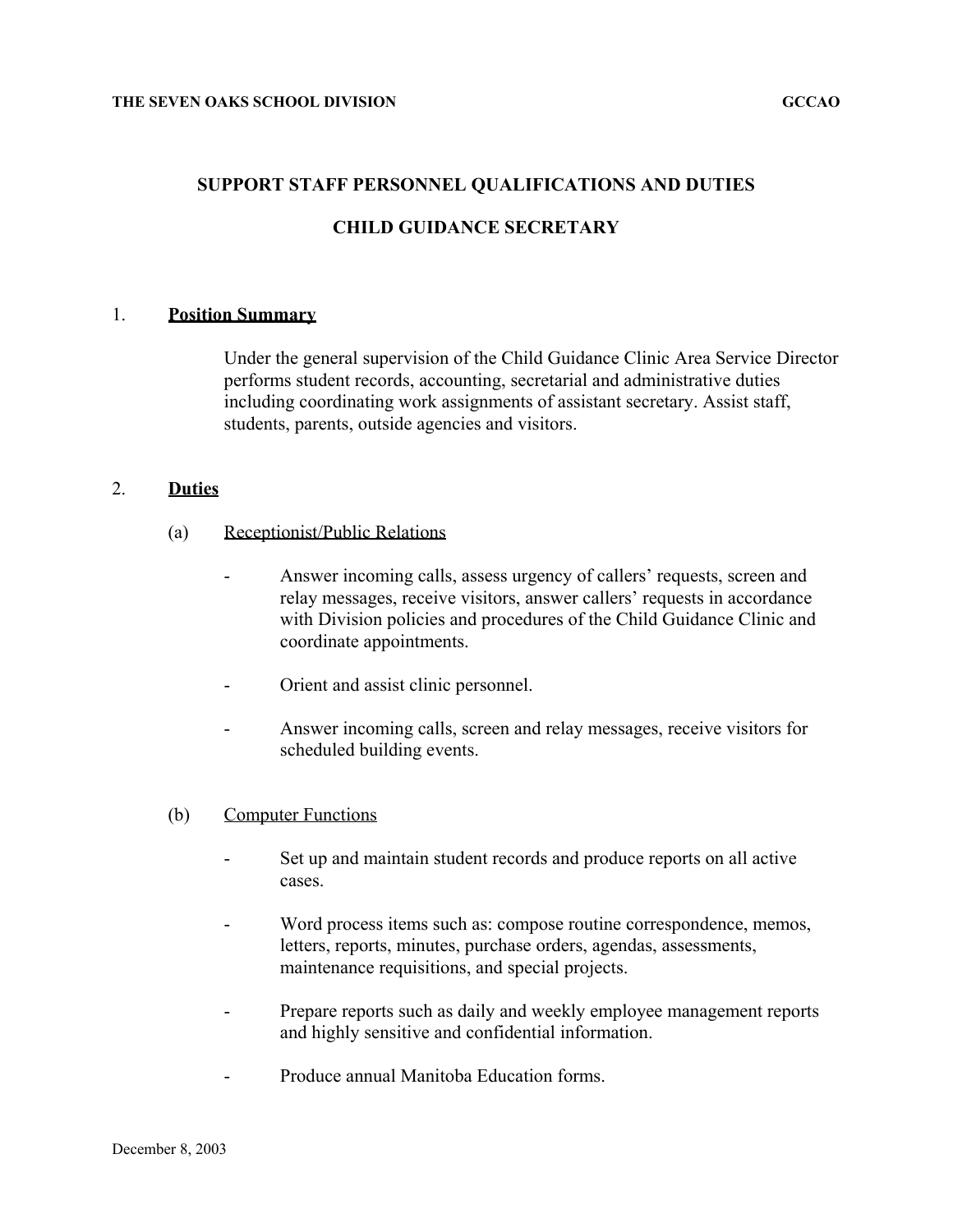## 2. **Duties**

## (c) Office Management

- Set up and maintain files on each case, record decisions of unit meetings in appropriate files, and ensure the security of confidential files.
- Open, sort and direct incoming mail.
- Order, maintain and distribute supplies, and stamps.
- Collect and reconcile various accounts.
- Deliver materials such as: confidential files, monies and reports to and from the main clinic.
- Prepare case review for each clinician including co-ordinating files for each clinician and preparing follow-up list.
- Screen incoming referrals for complete information.
- Maintain student and clinician statistics.
- Record absenteeism, conferences, etc. and requisition all supplies and test materials for clinicians and Child Guidance Office.
- Train and direct assistant secretary and clinic personnel
- Liaise with outside contacts.
- Program voice mail and train personnel on use.
- Reconcile cash receipts, cash disbursements and annual financial statements.
- Coordinate CPR training for instructors and divisional staff.
- Photocopy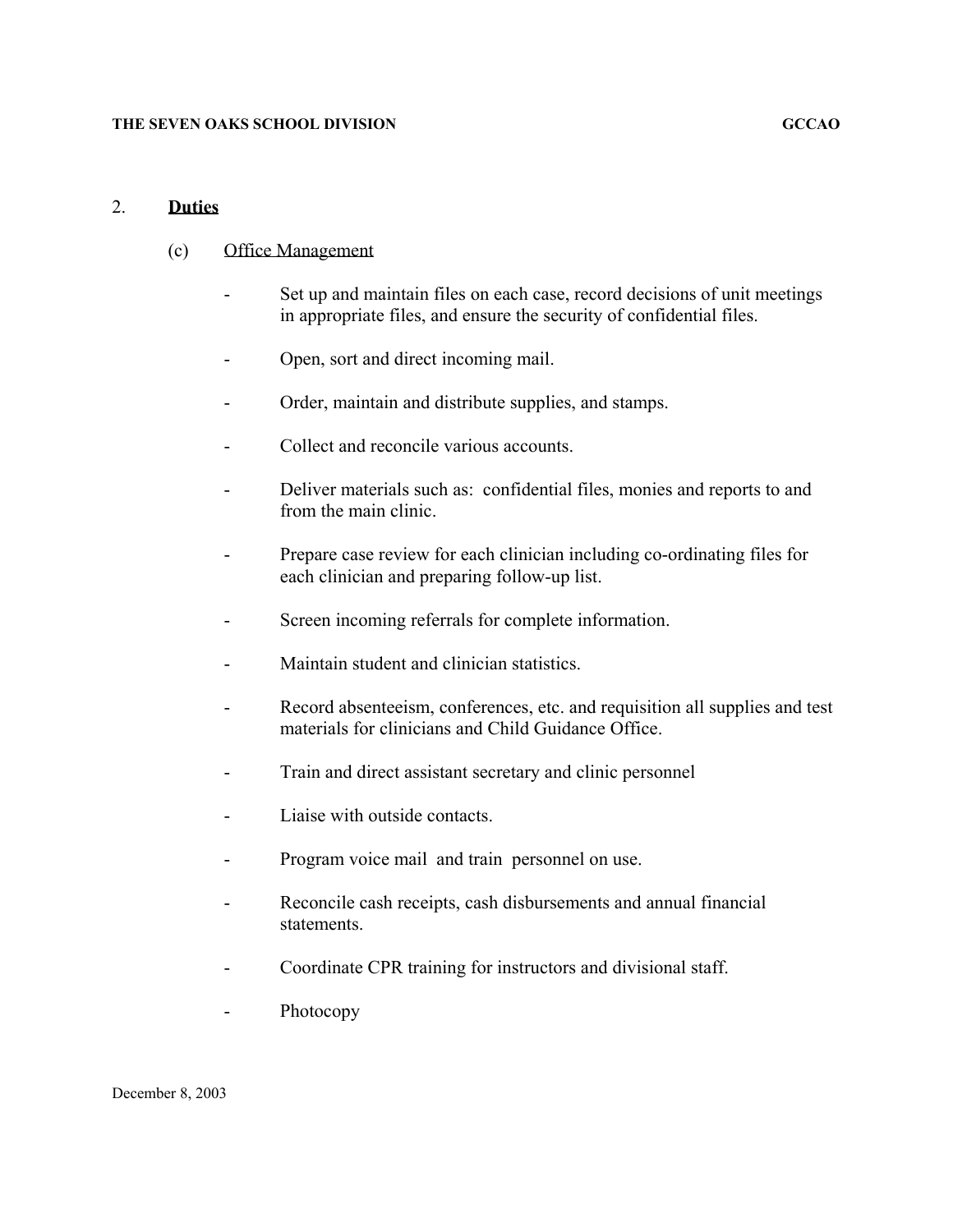#### **THE SEVEN OAKS SCHOOL DIVISION GCCAO**

## 2. **Duties**

- (d) Inventory
	- Organize and maintain detailed records of office inventory such as all equipment, machines, and office supplies.
	- Record data in computer.
	- Run inventory reports for insurance audit purposes.
- (e) Other Duties
	- Attend to emergent situations in absence of Area Service Director.
	- Attend to emergent situations in absence of the building manager.
	- Supervise at-risk students in the office area as required.
	- Manage office petty cash account.

## 3. **Education**

- Grade XII
- 1 year Administrative Assistant Course or equivalent to attain knowledge of word processing, keyboarding, basic accounting.
- Typing 60 wpm.
- Use of office equipment such as computer, multi-line phone, voice mail, calculator, photocopier, fax machine.
- Knowledge of PHIA & FIPPA Acts.

## 4. **Experience**

- 2 to 3 years previous experience, plus 2 year on-the-job training which includes in-house computer training.

December 8, 2003